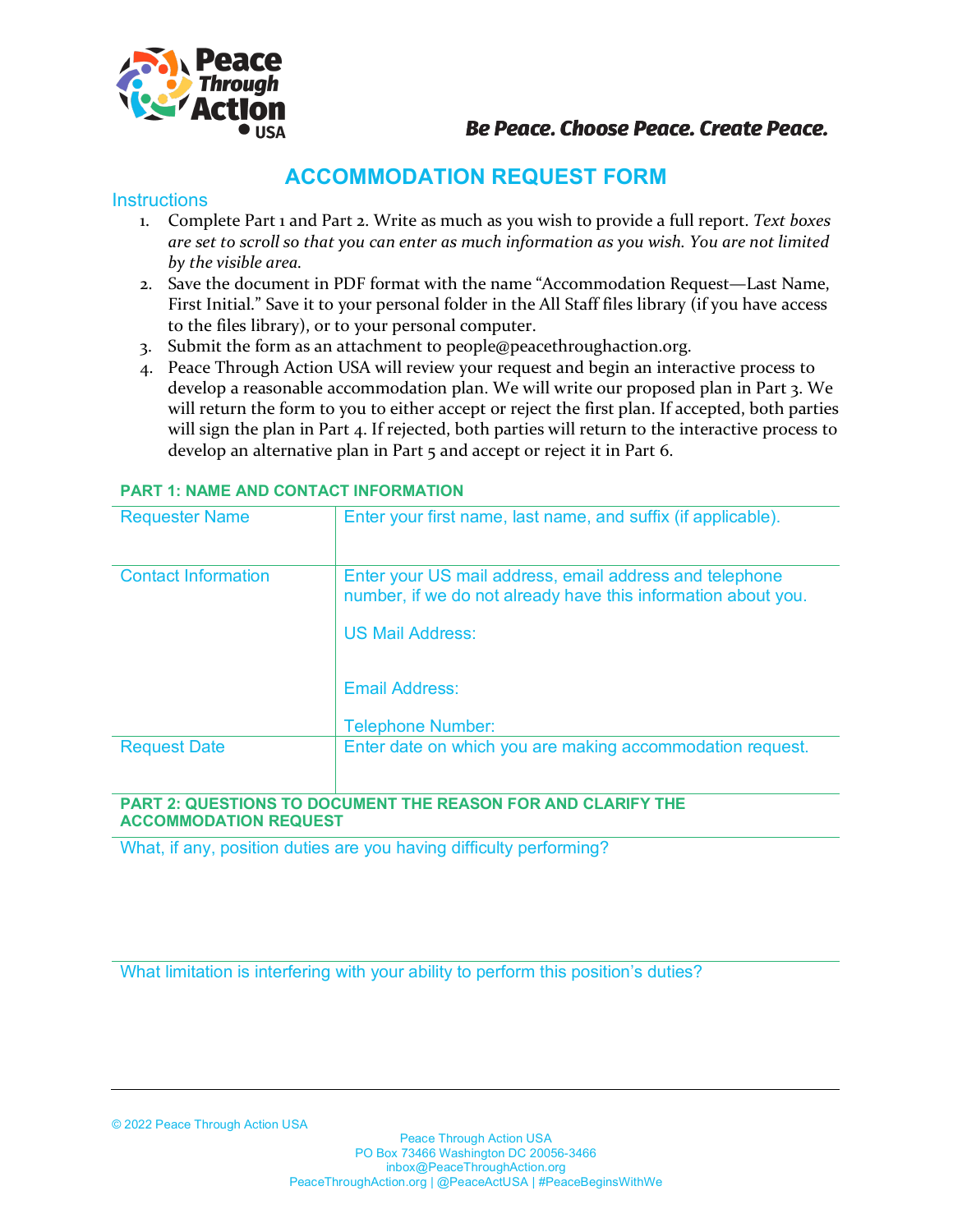What specific accommodation are you requesting?

| Have you had any accommodation in the past for this same limitation? $\bigcirc$ Yes $\bigcirc$ No |  |  |
|---------------------------------------------------------------------------------------------------|--|--|
| If "Yes," what was it? How effective was it?                                                      |  |  |

If you are not sure what accommodation is needed, do you have any suggestions about options we can explore?  $\bigcap$ Yes  $\bigcap$  No If "Yes," please suggest.

Please provide any additional information or attach any supporting documentation that you feel might be useful in our responding to your accommodation request.

#### **PART 3: FIRST PROPOSED REASONABLE ACCOMODATION PLAN**

Peace Through Action USA proposes the following reasonable accommodation plan in response to your request for accommodation.

#### **PART 4: REACTION TO FIRST REASONABLE ACCOMODATION PLAN**

I accept the reasonable accommodation plan Peace Through Action USA proposes in Part 3. Yes No

If "Yes," both parties consider this plan accepted. If "No," Peace Through Action USA will attempt to propose an alternative reasonable accommodation plan.

My Typed Name and Date Here Represents My Signature:

Peace Through Action USA Typed Signature and Date:

© 2022 Peace Through Action USA